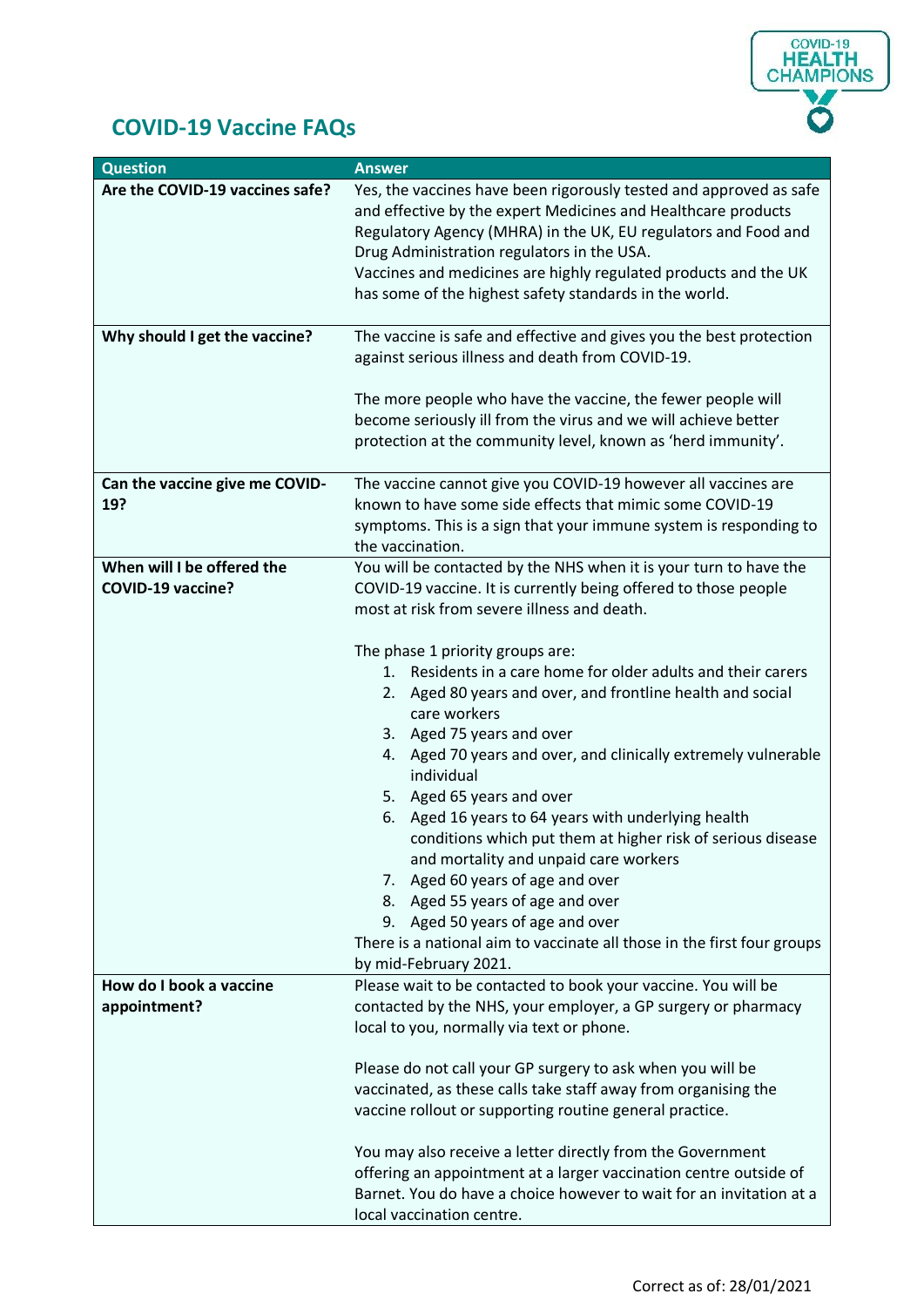| Where will I go to get my vaccine<br>in Barnet?                                              | In Barnet, when you are offered a vaccine, your appointment will<br>be at one of these settings: a local hospital, GP surgery vaccination<br>hubs, pharmacy or large-scale vaccination centre in Barnet (due to<br>be opened in February).                                                                                                                              |
|----------------------------------------------------------------------------------------------|-------------------------------------------------------------------------------------------------------------------------------------------------------------------------------------------------------------------------------------------------------------------------------------------------------------------------------------------------------------------------|
| Once I have had the COVID-19<br>vaccine, can I infect other<br>people?                       | It is not yet known whether the COVID-19 vaccine will stop you<br>from infecting other people once you have been vaccinated.<br>Research is being carried out to ascertain that.                                                                                                                                                                                        |
|                                                                                              | In the meantime, it is important to continue to wash your hands,<br>keep 2m from anyone outside your household and wear a face<br>covering in public places. Remember to ventilate your indoor<br>spaces regularly.                                                                                                                                                     |
| <b>Which COVID-19 vaccine will I</b><br>receive?                                             | As vaccine stocks and appointment availability are limited, you will<br>receive the vaccine which is offered to you at the time of your<br>appointment. At present, this could be either Pfizer or Astra<br>Zeneca.                                                                                                                                                     |
| Do I still need to get the vaccine<br>if I have already had COVID-19?                        | Yes, everyone should get the vaccine when they are invited to do<br>so to make sure they are protected.                                                                                                                                                                                                                                                                 |
|                                                                                              | We don't know if having COVID-19 protects you from catching it<br>again and, if it does, for how long.                                                                                                                                                                                                                                                                  |
| If I currently have COVID-19 or<br>symptoms, should I still go to my<br>vaccine appointment? | No, if you currently have COVID-19 or have symptoms that could<br>be COVID-19, you should get a test and self-isolate.                                                                                                                                                                                                                                                  |
|                                                                                              | You should not be vaccinated until your period of self-isolation has<br>ended and you have recovered. If you have a vaccine booked or<br>are offered one during this time, please call your centre to<br>reschedule.                                                                                                                                                    |
| Does the vaccine have side<br>effects?                                                       | Once you have had the vaccine, you may have some mild side<br>effects including a sore arm, feeling tired, a headache or feeling<br>achy. If you need to, you can take painkillers like paracetamol.                                                                                                                                                                    |
|                                                                                              | So far, millions of people in the UK have been given the vaccine<br>and no serious side effects or complications have been reported<br>(apart from anaphylactic reactions in people who have had a<br>history of severe allergic reactions). Any side effects are recorded<br>as part of on-going monitoring of the vaccine as would happen<br>with any new medication. |
|                                                                                              | Guidance will be provided to you during the vaccination process<br>about side effects.                                                                                                                                                                                                                                                                                  |
| Is the COVID-19 vaccine free?                                                                | Yes, the COVID-19 vaccine is free of charge on the NHS. You will<br>never be asked to pay for your vaccine, and you will not be asked<br>for your bank account details at any point.                                                                                                                                                                                    |

COVID-19<br> **HEALTH**<br>
CHAMPIONS

V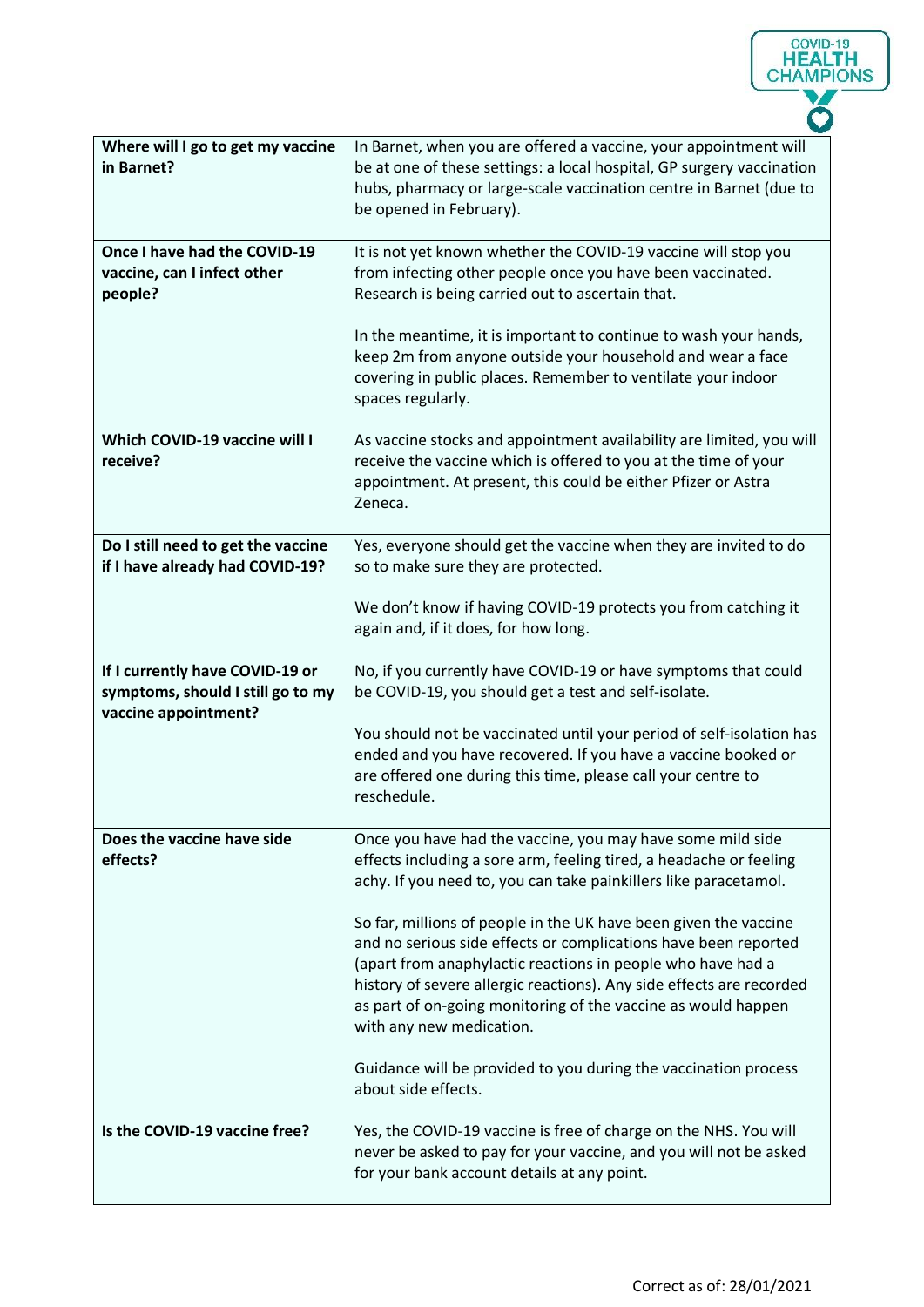| When booking my COVID-19<br>vaccine, what details will I be<br>asked to provide? | When booking your test, you will be asked for your name, date of<br>birth, and NHS number if you know it.                                                                                                                                                                                                                                                                 |
|----------------------------------------------------------------------------------|---------------------------------------------------------------------------------------------------------------------------------------------------------------------------------------------------------------------------------------------------------------------------------------------------------------------------------------------------------------------------|
|                                                                                  | The NHS will never ask you to prove your identity by sending<br>copies of personal documents such as your passport, driving<br>licence, bills or pay slips.                                                                                                                                                                                                               |
| If I am housebound, how will I<br>receive the COVID-19 vaccine?                  | The vaccination programme for people who are housebound is<br>starting soon. You will be told by your GP practice when they will<br>be coming to your home to give you the vaccine.                                                                                                                                                                                       |
|                                                                                  | The NHS will never arrive unannounced at your home to<br>administer the vaccine.                                                                                                                                                                                                                                                                                          |
| I am a carer, when will I get the<br><b>COVID-19 vaccine?</b>                    | Care workers are vaccinated as priority group 2. Unpaid carers will<br>get vaccinated with priority group 6, if you are in receipt of a<br>carer's allowance, or if you are the main carer of an elderly or<br>disabled person whose welfare may be at risk if the carer falls ill.                                                                                       |
| I am pregnant, can I still get the<br><b>COVID-19 vaccine?</b>                   | No, the COVID-19 vaccination is not recommended for women who<br>are pregnant.                                                                                                                                                                                                                                                                                            |
| I have had my flu vaccine; do I<br>need the COVID-19 vaccine as<br>well?         | The flu vaccine does not protect you from COVID-19. As you are<br>eligible for both vaccines you should have them both, but normally<br>separated by at least a week.                                                                                                                                                                                                     |
| Will the COVID-19 vaccine<br>protect me from flu?                                | No, the COVID-19 vaccine will not protect you against the flu. If<br>you have been offered a flu vaccine, please try to have this as soon<br>as possible to help protect you, your family and others from flu this<br>winter.                                                                                                                                             |
| Do some hospitals have spare<br>vaccines that may go to waste?                   | No, we are not aware of any vaccines going to waste in Barnet.<br>Every vaccine has been used.                                                                                                                                                                                                                                                                            |
| When will I get the second dose<br>of the COVID-19 vaccine?                      | New advice from the Joint Committee on Vaccination and<br>Immunisations (JCVI) is that the second dose of vaccine remains<br>effective when given up to 12 weeks after the first dose. Current<br>advice therefore suggests vaccinating as many people as possible<br>by giving them the first dose followed by the second dose towards<br>the end of the 12-week period. |
|                                                                                  | Evidence of immunity is closely monitored to inform future policy<br>set by the JCVI.                                                                                                                                                                                                                                                                                     |
| Will the COVID-19 vaccine work<br>with some mutated strains of<br>the virus?     | Current evidence suggests that the COVID-19 vaccine is effective<br>against the new UK variant. More evidence is being collated to<br>establish vaccine effectiveness against any new variants emerging<br>across the world.                                                                                                                                              |

COVID-19<br> **HEALTH**<br>
CHAMPIONS

V